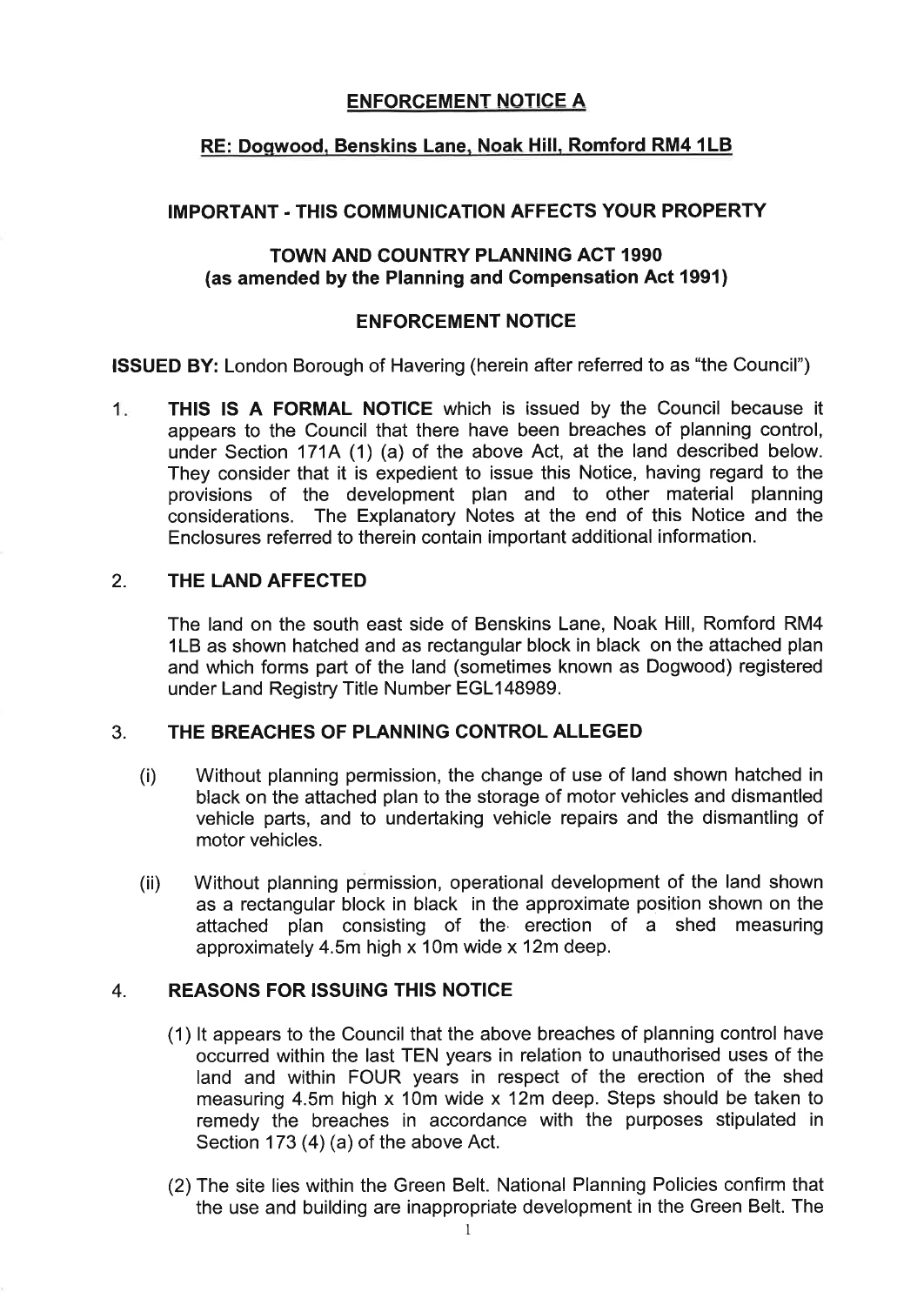site is being used for storing, dismantling and repair of motor vehicles and the erection of associated structures which have a detrimental impact upon views into the site, its openness, and thereby the site's contribution to the Green Belt. The use of the site for the activities listed above results in noise, fumes, and HGV and other vehicle- movements causing noise and disturbance to nearby residential occupiers. Planning permission should only be given if such identified harm is clearly outweighed by very special circumstances. In this case very special circumstances have not been identified.

(3) The development is therefore considered to be contrary to adopted guidelines illustrated below for current unauthorised uses and is deemed to be unneighbourly.

The development is contrary to the following Local Development Framework ("LDF") Policies:

LDF CP14 - Green Belt CP2 - Sustainable Communities DC45 - Appropriate Development in the Green Belt DC61 - Urban Design **OTHER** LONDON PLAN - 7.16 - Green Belt NPPF - National Planning Policy Framework

The Council does not consider that planning permission should be granted because conditions attached to any consent would not overcome these problems.

#### 5. **WHAT YOU ARE REQUIRED TO DO**

By this Enforcement Notice you are required, within THREE MONTHS of the date when this Notice takes effect to have:

- 1. Ceased use of the land shown hatched in black on the attached plan for the storage of motor vehicles and dismantled vehicle parts, and undertaking vehicle repairs and the dismantling of motor vehicles; and
- 2. Removed from the land the shed measuring approximately 4.5m high x 10m wide X 12m deep shown as rectangular block in black in the approximate position shown on the attached plan used to repair motor vehicles;
- 3. Removed from the land shown hatched in black on the attached plan all vehicles, vehicle parts, tyres, other vehicles, and plant and equipment used in connection with the associated business.
- 4. Removed from the said land all materials, rubble and debris associated with taking steps 1, 2, and 3 above and returned the land to its condition before the breaches took place.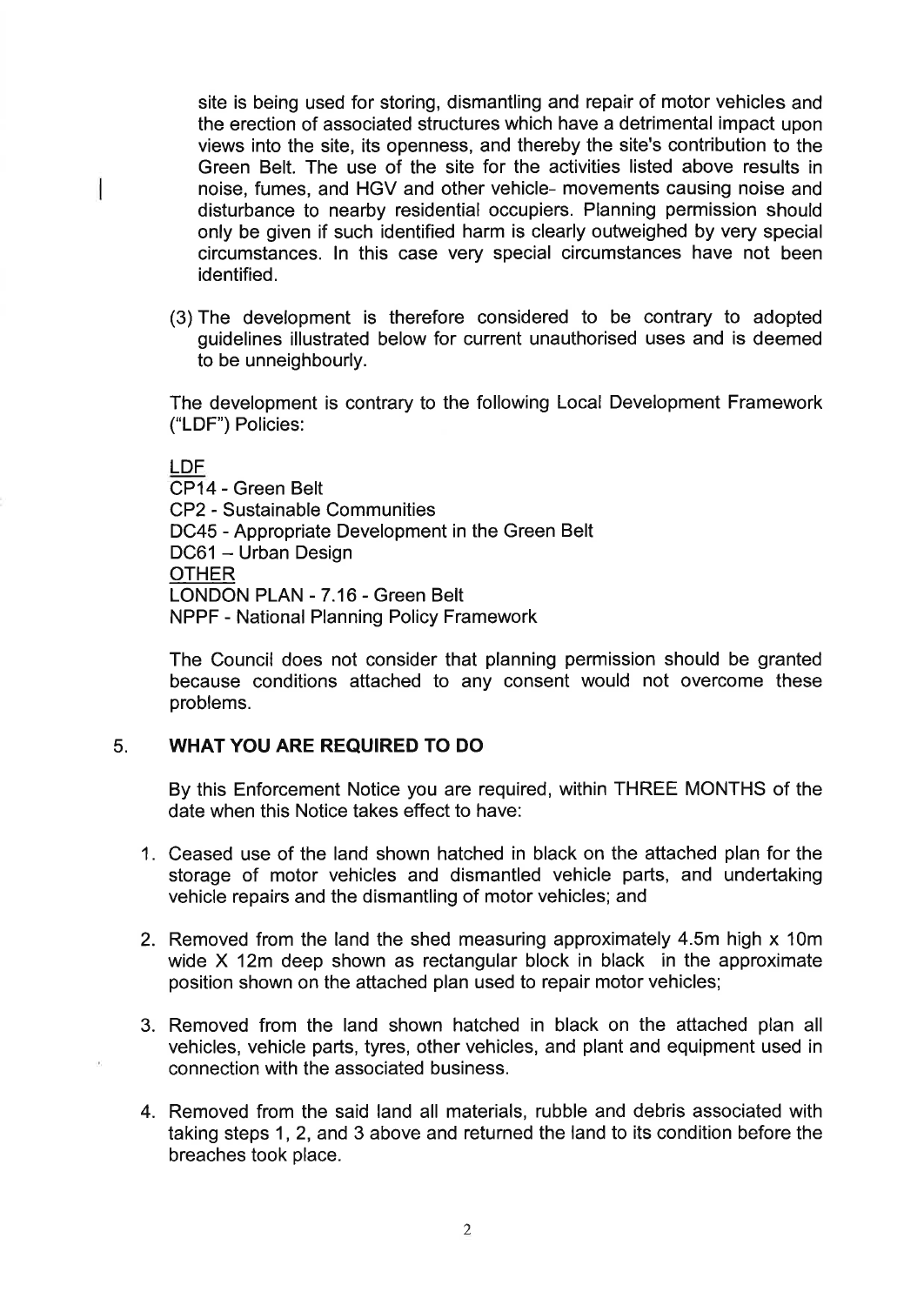### **6. TIME FOR COMPLIANCE**

THREE MONTHS after the date when this Notice takes effect.

#### 7. **WHEN THIS NOTICE TAKES EFFECT**

This Notice will take effect on 21<sup>st</sup> August 2017, unless an appeal is made against it beforehand.

Dated:  $24<sup>th</sup>$  July 2017

Signed: *Vausd (duil)* 

Team Leader, Planning Enforcement and Appeals on behalf of London Borough of Havering 5<sup>th</sup> Floor, Mercury House, Mercury Gardens, Romford RM1 3SL

Nominated Officer: Onkar Bhogal Telephone Number: 01708 43158 Email: 0nkar.Bhogal@havering.g0v.uk

### **YOUR RIGHT OF APPEAL**

You can appeal against this Enforcement Notice to the Secretary of State before 21<sup>st</sup> August 2017. Further details are given in the attached explanatory note.

### **WHAT HAPPENS IF YOU DO NOT APPEAL**

If you do not appeal against this Enforcement Notice, it will take effect on 21<sup>st</sup> August 2017 and you must then ensure that the required steps for complying with it, for which you may be held responsible, are taken within the period specified in this Notice.

# **FAILURE TO COMPLY WITH AN ENFORCEMENT NOTICE WHICH HAS TAKEN EFFECT CAN RESULT IN PROSECUTION AND/OR REMEDIAL ACTION BY THE COUNCIL.**

### **EXPLANATORY NOTES**

### **STATUTORY PROVISIONS**

A summary of Sections 171A, 171B and 172 to 177 of the Town and Country Planning Act 1990 (as amended) is enclosed with this Notice.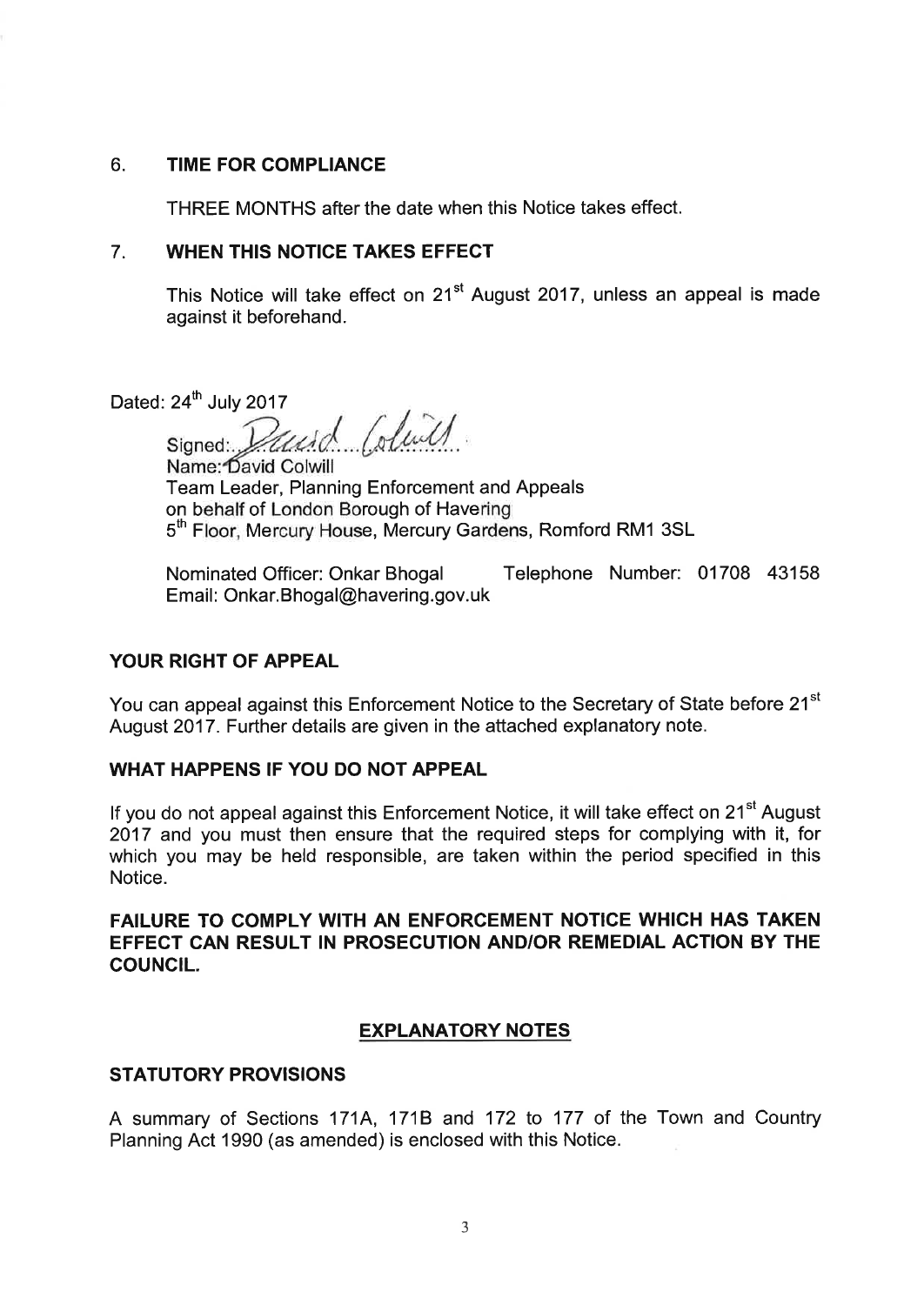# **YOUR RIGHT OF APPEAL**

You can appeal against this Notice, but any appeal must be in writing and received, or posted (with the postage paid and properly addressed) in time to be received in the ordinary course of the post, by the Secretary of State before  $21<sup>st</sup>$  August 2017.

If you intend to appeal against this Notice you should follow the instructions given on the information sheet from the Planning Inspectorate which accompanies this Notice.

# **GROUNDS OF APPEAL**

The grounds of appeal are set out in Section 174 of the Town and Country Planning Act 1990 (as amended) you may appeal on one or more of the following grounds:-

- (a) that, in respect of any breach of planning control which may be constituted by the matters stated in the Notice, planning permission ought to be granted, as the case may be, the condition or limitation concerned ought to be discharged;
- 
- (b) that those matters have not occurred;<br>(c) that those matters (if they occurred that those matters (if they occurred) do not constitute a breach of planning control;
- (d) that, at the date when the notice was issued, no enforcement action could be taken in respect of any breach of planning control which may be constituted by those matters;
- (e) that copies of the Enforcement Notice were not served as required by section 172;
- (f) that steps required by the notice to be taken, or the activities required by the notice to cease, exceed what is necessary to remedy any breach of planning control which may be constituted by those matters or, as the case may be, to remedy any injury to amenity which has been caused by any such breach;
- (g) that any period specified in the notice in accordance with section 173(9) falls short of what should reasonably be allowed.

Not all these grounds may be relevant to you.

### **PLANNING APPLICATION FEE**

Should you wish to appeal on ground (a) - that planning permission should be granted for the unauthorised development - then a fee of **E770** is payable to the Council. If the fees are not paid then that ground of appeal will not be valid.

### **STATEMENT ON GROUNDS OF APPEAL**

You must submit to the Secretary of State, either when giving notice of appeal or within 14 days from the date on which the Secretary of State sends you a notice so requiring, a statement in writing specifying the grounds on which you are appealing against the Enforcement Notice and stating briefly the facts on which you propose to rely in support of each of those grounds.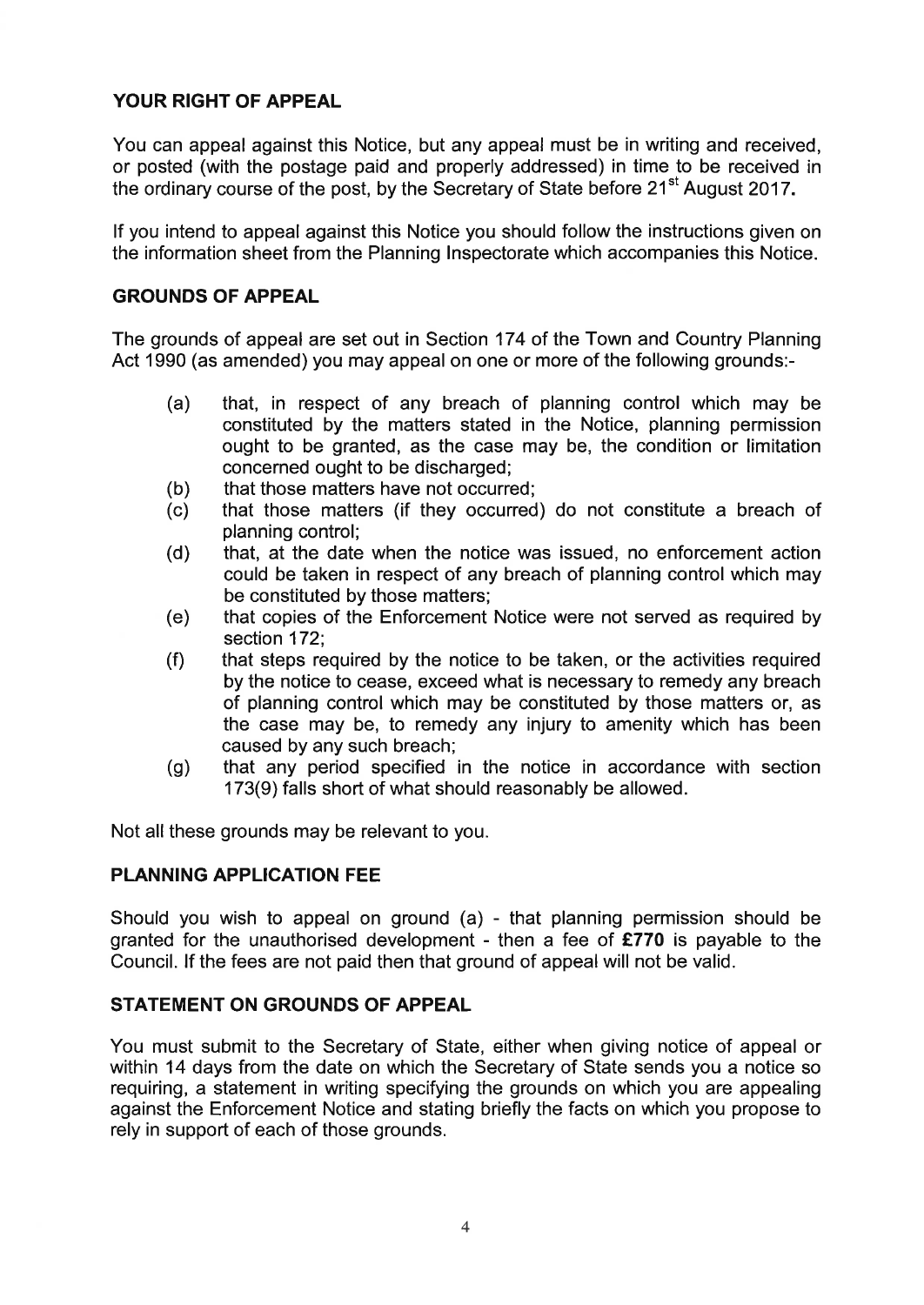# **RECIPIENTS OF THE ENFORCEMENT NOTICE**

The names and addresses of all the persons on whom the Enforcement Notice has been served are:

Rizmee Sami 7 The Gables 125 Harrow Road Leytonstone, London E11 3PX

Rizmee Sami Dogwood Benskins Lane Noak Hill, Essex RM4 1LB

The Owners Dogwood Benskins Lane Noak Hill, Essex RM4 1LB

**Occupiers** Dogwood Benskins Lane Noak Hill, Essex RM4 1LB